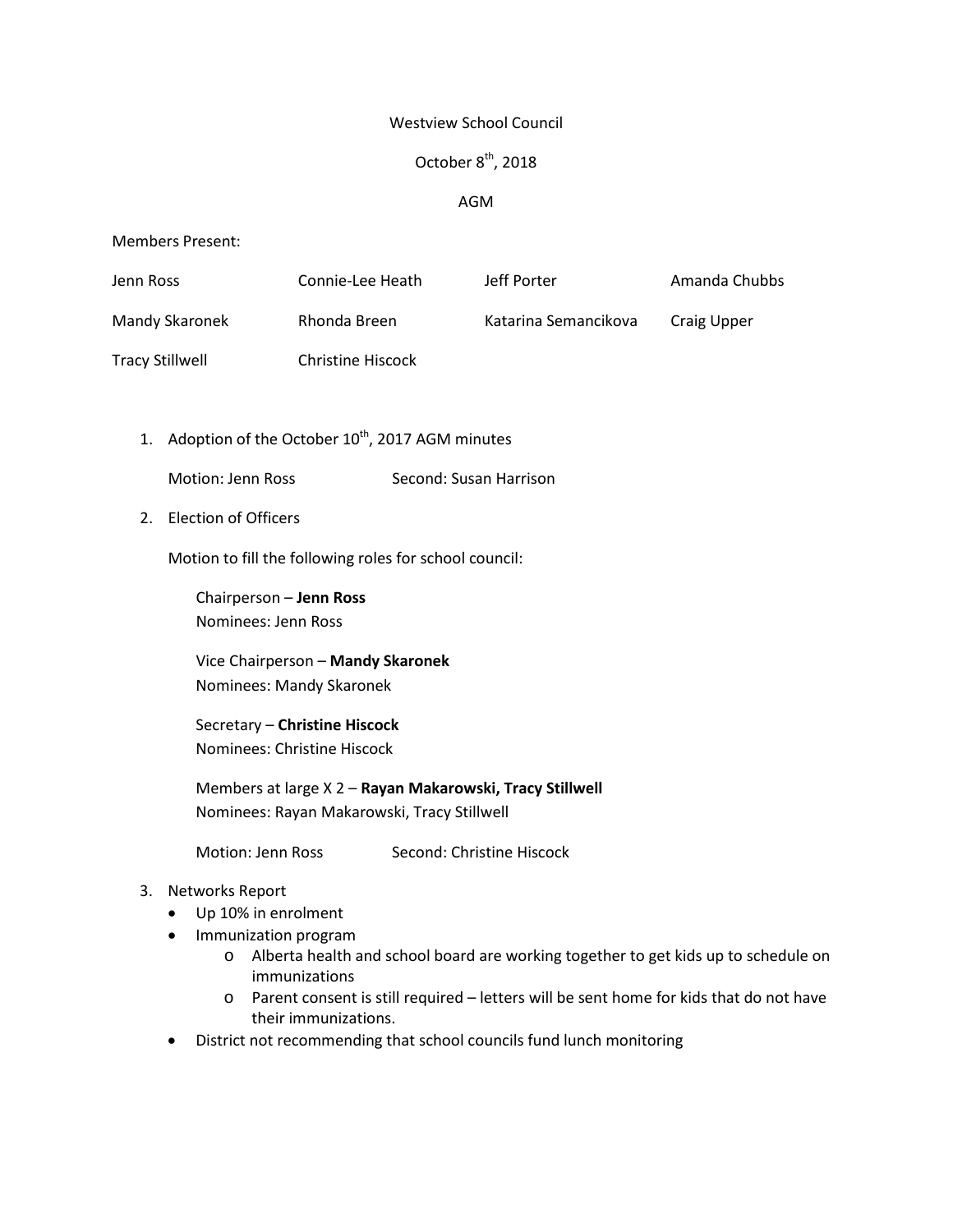- 4. Old Business
	- Literacy Program is there an update on funding from the district?
		- o District has send no funding for this program
		- o Jeff to bring back at end of October once numbers and budget are finalized
- 5. New Business
	- Parking lot signage signs are up!!!

Motion to Adjourn: Jenn Ross Second: Katrina Semancikova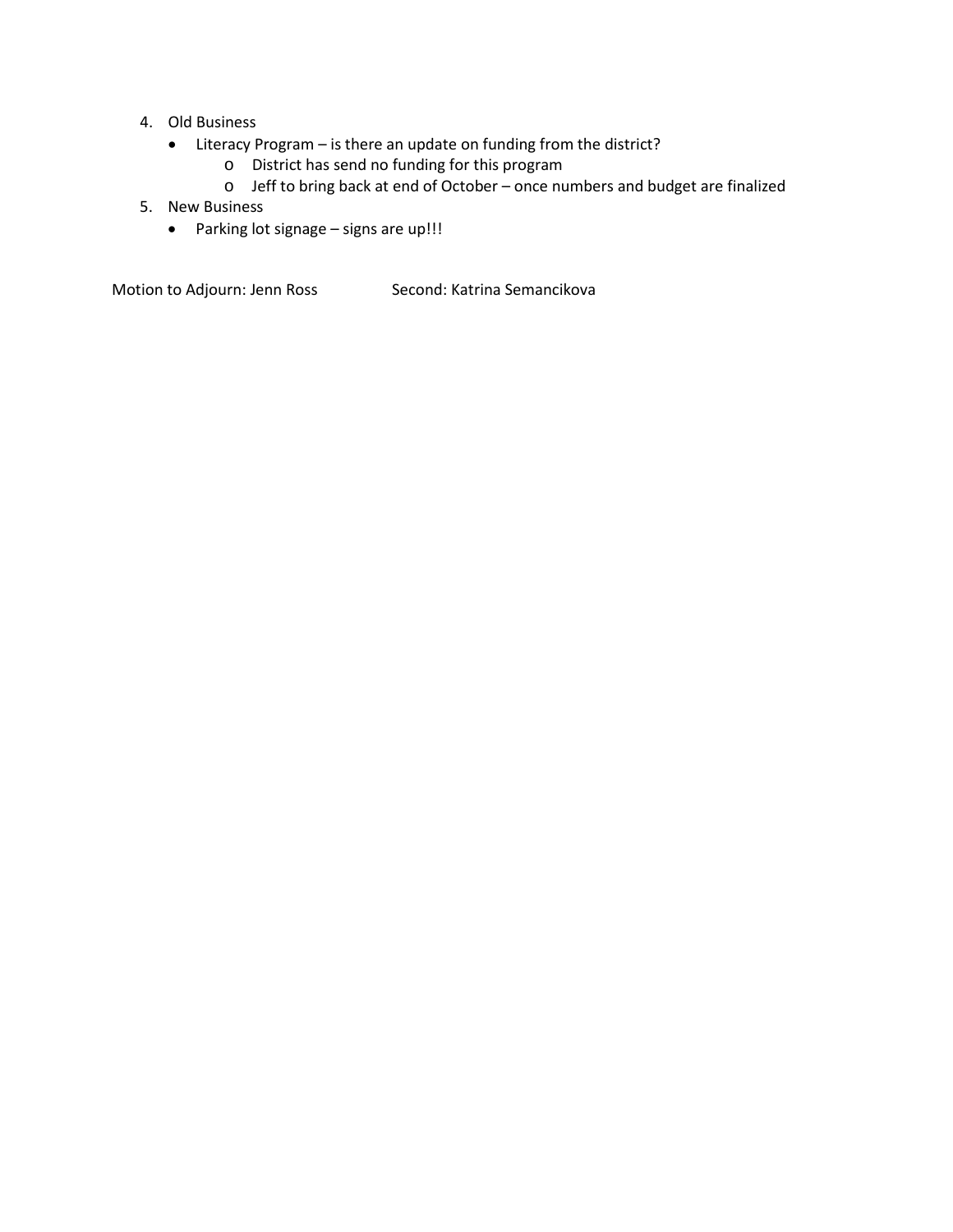#### Westview Parent Council

# October 8<sup>th</sup>, 2018

#### AGM

- 1. Adoption of the October  $10^{th}$ , 2017 AGM minutes
	- Motion: Rhonda Breen Second: Jenn Ross
- 2. Election of Officers

Chairperson – Katarina Semancikova

Nominees: Rhonda Breen, Katarina Semancikova

Vice Chairperson – Rhonda Breen

Nominees: Rhonda Breen

Treasurer – Connie-Lee Heath

Nominees: Connie-Lee Heath, Rayan Makarowski

Secretary – Christine Hiscock

Nominees: Christine Hiscock

Hot Lunch Coordinator – Susan Harrison

Nominees: Susan Harrison

Casino Coordinator - Jenn Ross/Katarina Semancikova

Nominees: Jenn Ross/Katarina Semancikova

Yearbook Coordinator – Mandy Skaronek

Nominees: Mandy Skaronek

Volunteer Coordinator

Nominees: Rayan Makarowski??

Events Coordinator – Amanda Chubbs

Nominees: Amanda Chubbs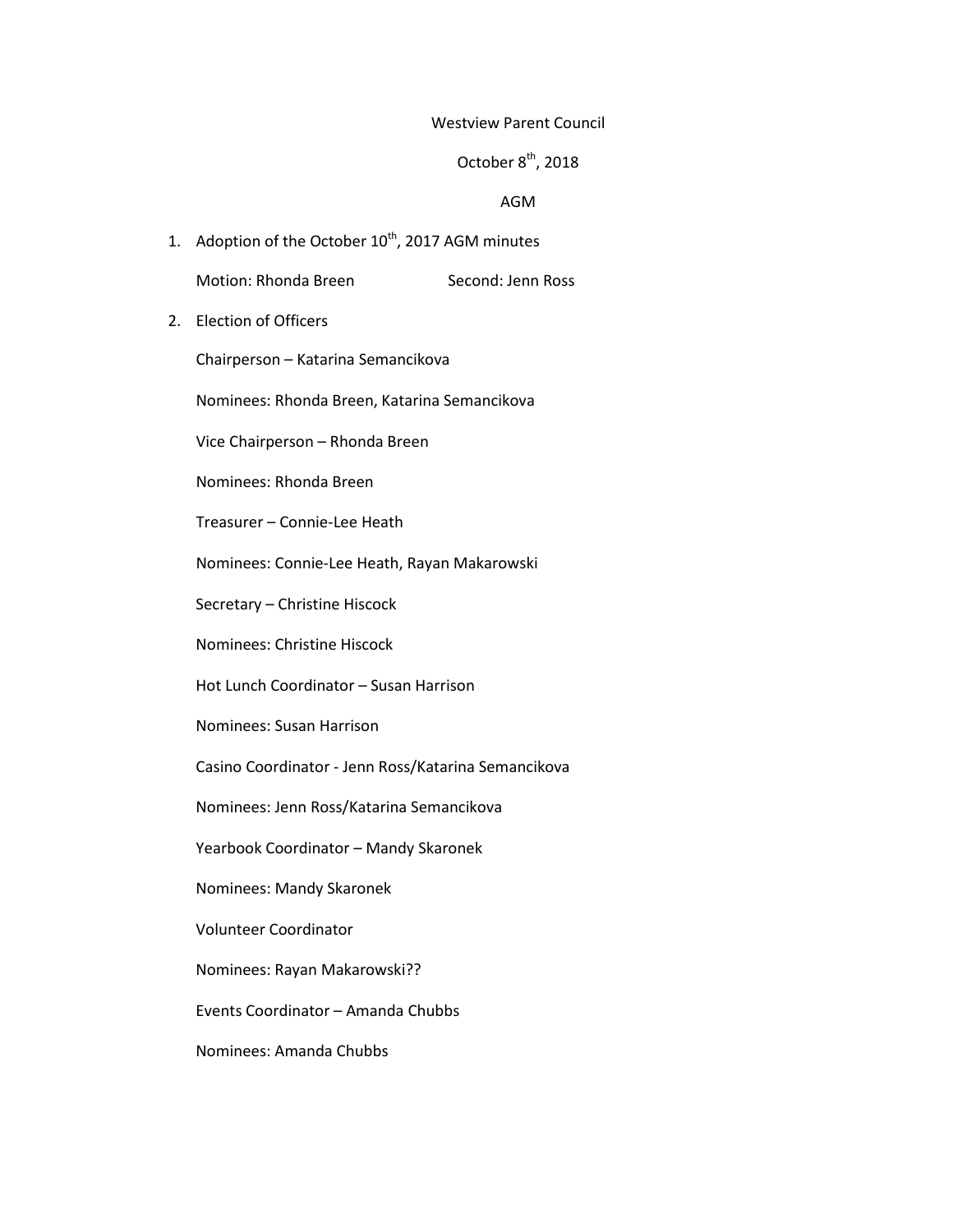# **Treasurers Report**

Playground: \$21 374.19 Casino: \$45 398.51 Regular: \$4769.66

Financial update

- 2016 year end sent out tonight
- 2017 year end by the end of the week
- 2018 year end books are being audited then report to be submitted

# **Requests for Funding**

Requestor: Connie-Lee Heath

- Renewal for Volunteer Insurance
- $•$  \$300

Motion: Rhonda Breen Second: Susan Harrison

# **Breakfast Program**

- Numbers running between 16-47
- Rotary donated: \$3000
- Looking for donations from Superstore
- Looking at getting orders through Lone Wolf
- Pancake breakfast November & December

# **Fundraising**

- DFS Due on the October  $31<sup>st</sup>$
- Growing Smile: Delivery date Dec 6: orders due 10 days prior

# **Hot Lunch**

• All is good!

# **Old Business**

- Casino
	- o We need 11 more spots filled
	- o Jeff to send an email through school messenger
- Halloween Dance
	- o Need to order glo-sticks
	- $\circ$  Everything else is good to go  $\odot$
- Playground
	- o Will re-visit in the spring
	- o We will keep our playground fund
- Christmas Market
	- o They are all booked next year
- Christmas Bizarre
	- o December 3rd
	- o Volunteer (Thursday after school, set up Sunday, Monday volunteers
	- o Connie to look at gift bags